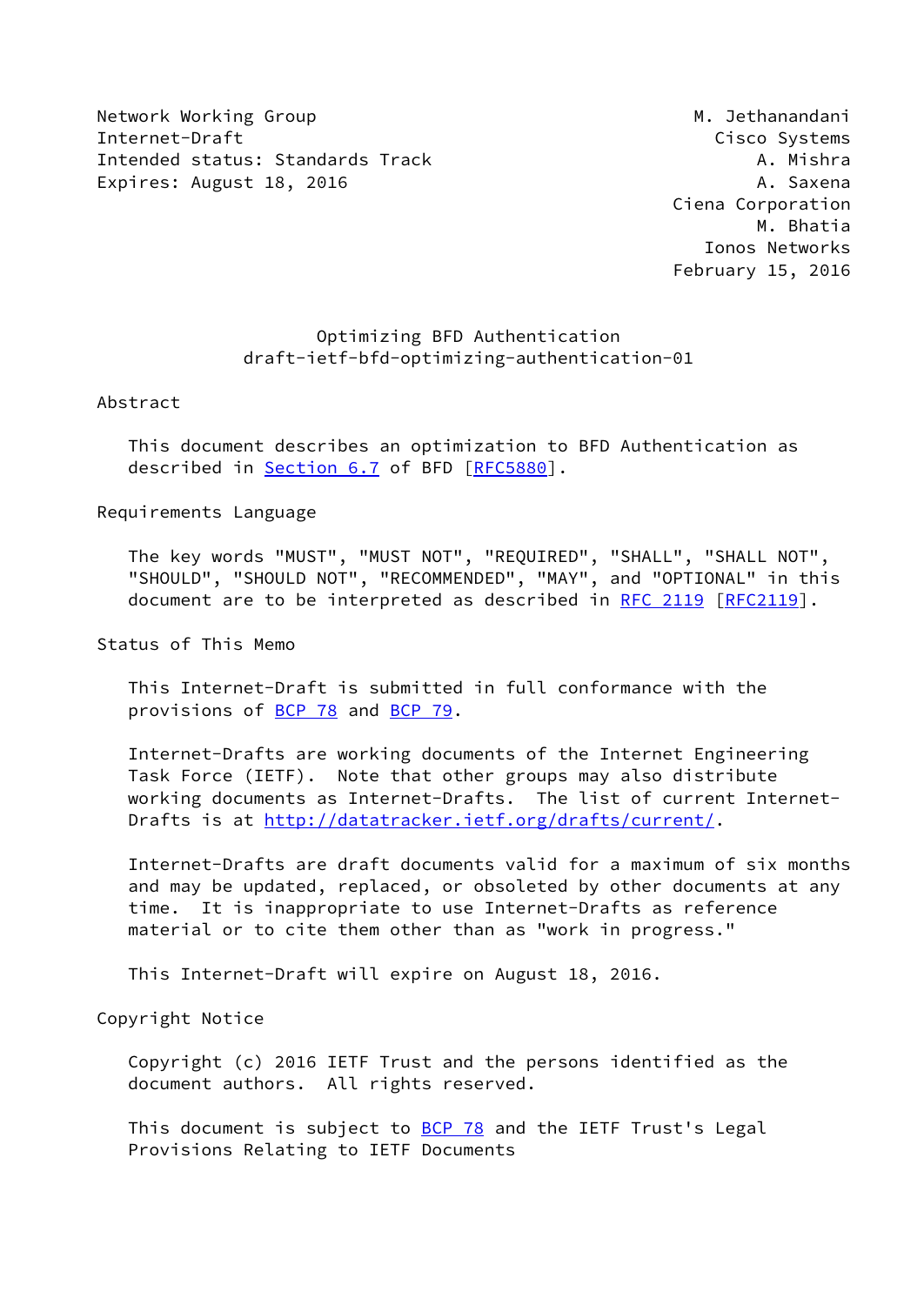<span id="page-1-1"></span>Internet-Draft BFD Authentication February 2016

 [\(http://trustee.ietf.org/license-info](http://trustee.ietf.org/license-info)) in effect on the date of publication of this document. Please review these documents carefully, as they describe your rights and restrictions with respect to this document. Code Components extracted from this document must include Simplified BSD License text as described in Section 4.e of the Trust Legal Provisions and are provided without warranty as described in the Simplified BSD License.

Table of Contents

|  | 6.1. Normative References 5   |  |
|--|-------------------------------|--|
|  | 6.2. Informative References 6 |  |
|  |                               |  |
|  |                               |  |

### <span id="page-1-0"></span>[1](#page-1-0). Introduction

Authenticating every BFD [\[RFC5880](https://datatracker.ietf.org/doc/pdf/rfc5880)] packet with a Simple Password, or with a MD5 Message-Digest Algorithm [\[RFC1321](https://datatracker.ietf.org/doc/pdf/rfc1321)], or Secure Hash Algorithm (SHA-1) algorithms is computationally intensive process, making it difficult if not impossible to authenticate every packet particularly at faster rates. Also, the recent escalating series of attacks on MD5 and SHA-1 [\[SHA-1-attack1\]](#page-7-0) [\[SHA-1-attack2\]](#page-7-1) raise concerns about their remaining useful lifetime as outlined in Updated Security Considerations for the MD5 Message-Digest and the HMAC-MD5 Algorithm [[RFC6151](https://datatracker.ietf.org/doc/pdf/rfc6151)] and Security Considerations for the SHA-0 and SHA-1 Message-Digest Algorithm [\[RFC6194](https://datatracker.ietf.org/doc/pdf/rfc6194)]. If replaced by stronger algorithms, the computational overhead, will make the task of authenticating every packet even more difficult to achieve.

 This document proposes that only BFD frames that signal a state change in BFD be authenticated. Rest of the frames can be transmitted and received without authentication enabled. Most frames that are transmitted and received have no state change associated with them. Limiting authentication to frames that affect a BFD session state allows more sessions to be supported for authentication. Moreover, most BFD frames that signal a state change are generally transmitted at a slower interval of 1s leaving enough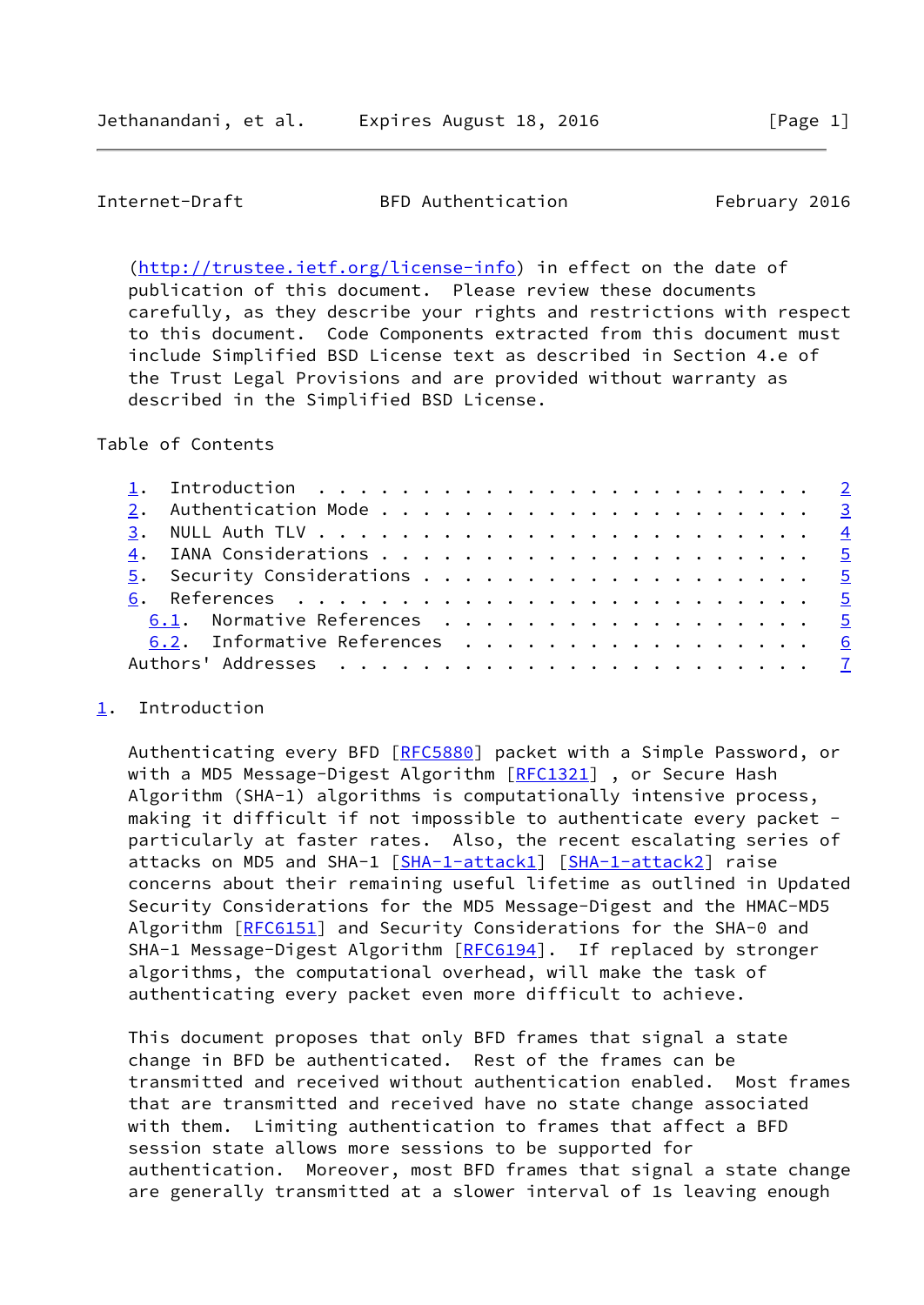time to compute the hash.

 [Section 2](#page-2-0) talks about the changes to authentication mode as described in BFD [\[RFC5880](https://datatracker.ietf.org/doc/pdf/rfc5880)].

Jethanandani, et al. Expires August 18, 2016 [Page 2]

<span id="page-2-1"></span>

Internet-Draft BFD Authentication February 2016

<span id="page-2-0"></span>[2](#page-2-0). Authentication Mode

 The cryptographic authentication mechanisms specified in BFD [\[RFC5880](https://datatracker.ietf.org/doc/pdf/rfc5880)] describes enabling and disabling of authentication as a one time operation. As a security precaution, it mentions that authentication state be allowed to change at most once. Once enabled, every packet must have Authentication Bit set and the associated Authentication TLV appended. In addition, it states that an implementation SHOULD NOT allow the authentication state to be changed based on the receipt of a BFD Control packet.

 This document proposes that the authentication mode be modified to be enabled on demand. Instead of authenticating every packet, BFD peers decide which frames need to be authenticated, and authenticate only those frames. For example, the two ends can decide that BFD frames that indicate a state change should be authenticated and enable authentication on those frames only. If the two ends have not previously negotiated which frames they will transmit or receive with authentication enabled, then the BFD session will fail to come up, because at least one end will expect every frame to be authenticated. The state changes for which authentication is being suggested include:

| Read<br>Auth<br><b>NULL</b><br>n/a | : On state change from <column> to <row><br/>: Authenticate frame<br/>: No Authentication, Use NULL AUTH TLV.<br/>: Invalid state transition.<br/>Select : Most frames NULL AUTH. Selective (periodic)</row></column> | frames authenticated.                        |      |                                            |        |
|------------------------------------|-----------------------------------------------------------------------------------------------------------------------------------------------------------------------------------------------------------------------|----------------------------------------------|------|--------------------------------------------|--------|
|                                    | <b>DOWN</b>                                                                                                                                                                                                           | INIT                                         | l UP | POLL                                       | DEMAND |
| <b>DOWN</b>                        | $------+-$<br>NULL                                                                                                                                                                                                    | Auth  <br>------+--------+---------+-------  | Auth | --------+--------+---------+------<br>Auth | Auth   |
| INIT                               | Auth                                                                                                                                                                                                                  | NULL<br>-------+--------+--------+-------+-- | Auth | Auth                                       | Auth   |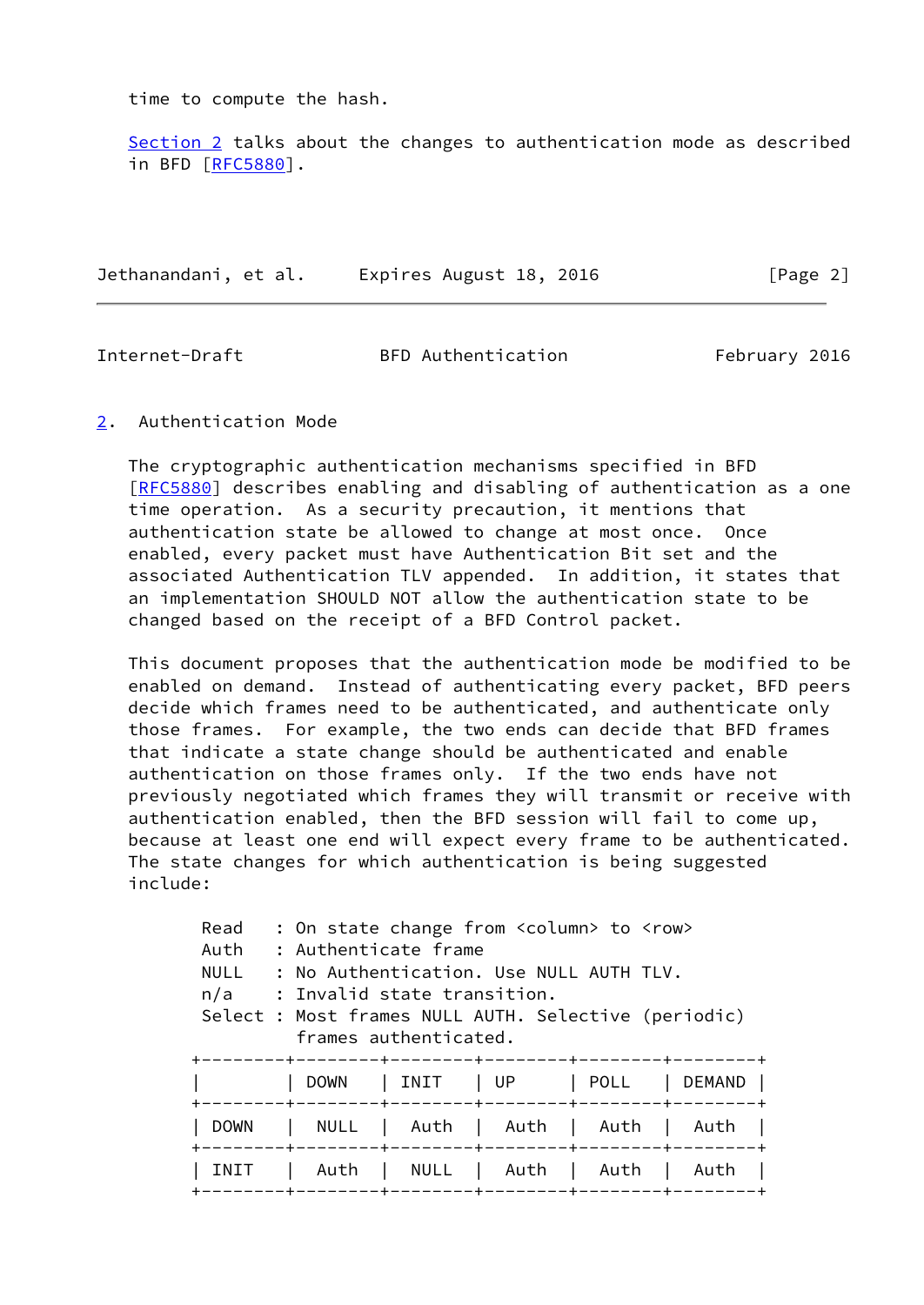| UP   Auth   n/a   Select   Auth   Auth    |  |  |  |
|-------------------------------------------|--|--|--|
| POLL   Auth   n/a   Auth   Auth   Auth    |  |  |  |
| DEMAND   Auth   Auth   Auth   Auth   Auth |  |  |  |

#### Optimized Authentication Map

 All frames already carry the sequence number. The NULL AUTH frames MUST contain the TLV specified in **Section 3.** This enables a monotonically increasing sequence number to be carried in each frame,

| Jethanandani, et al. | Expires August 18, 2016 | [Page 3] |
|----------------------|-------------------------|----------|
|----------------------|-------------------------|----------|

<span id="page-3-1"></span>Internet-Draft BFD Authentication February 2016

 and prevents man-in-the-middle from capturing and replaying the same frame again. Since all frames still carry a sequence number, the logic for sequence number maintenance remains unchanged from [\[RFC5880](https://datatracker.ietf.org/doc/pdf/rfc5880)].

 Most frames transmitted on a BFD session are BFD CC UP frames. Authenticating a small subset of these frames (one per configured period) significantly reduces the computational demand for the system while maintaining security of the session across the configured authentication periods. The configuration of the periodic authentication interval for BFD CC UP frames is an open issue.

<span id="page-3-0"></span>[3](#page-3-0). NULL Auth TLV

This section describes a new Authentication TLV as:

 $0$  1 2 3 0 1 2 3 4 5 6 7 8 9 0 1 2 3 4 5 6 7 8 9 0 1 2 3 4 5 6 7 8 9 0 1 +-+-+-+-+-+-+-+-+-+-+-+-+-+-+-+-+-+-+-+-+-+-+-+-+-+-+-+-+-+-+-+-+ Auth Type | Auth Len | Auth Key ID | Reserved +-+-+-+-+-+-+-+-+-+-+-+-+-+-+-+-+-+-+-+-+-+-+-+-+-+-+-+-+-+-+-+-+ | Sequence Number | +-+-+-+-+-+-+-+-+-+-+-+-+-+-+-+-+-+-+-+-+-+-+-+-+-+-+-+-+-+-+-+-+

NULL Auth TLV

where:

Auth Type: The Authentication Type, which in this case is 0 (NULL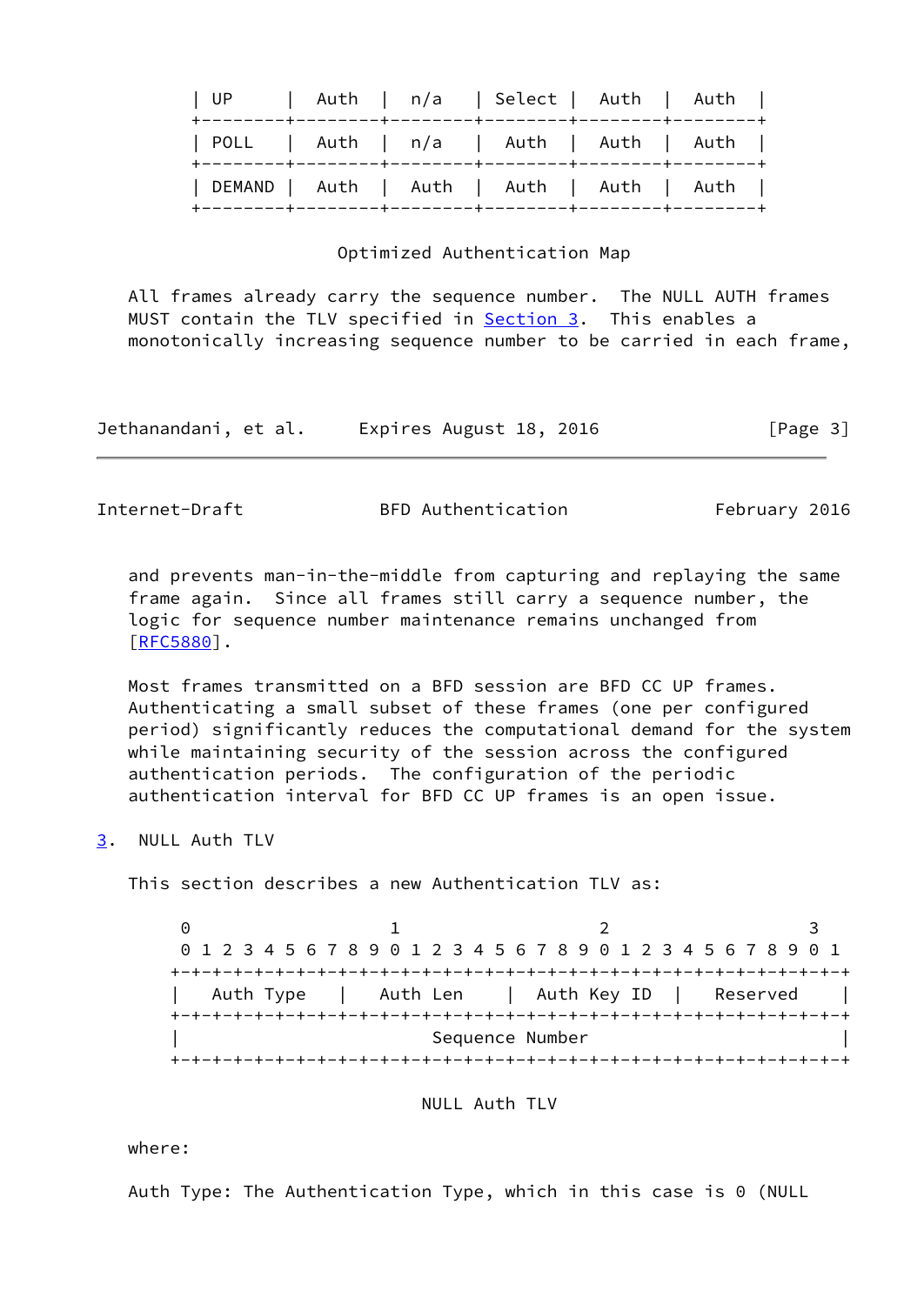Auth TL)

Auth Len: The length of the NULL Auth TLV, in bytes i.e. 8 bytes

 Auth Key ID: The authentication key ID in use for this packet. Must be set to zero.

 Reserved: The authentication key ID in use for this packet. This allows multiple keys to be active simultaneously.

 Sequence Number: The sequence number for this packet. This value is incremented for each successive packet transmitted for a session. This provides protection against replay attacks. Must use the same sequence number counter as the authenticated frames.

 The NULL Auth TLV must be used for all frames that are not authenticated. This protects against replay-attacks by allowing the session to maintain an incrementing sequence number for all frames (authenticated and un-authenticated).

|  | Jethanandani, et al. | Expires August 18, 2016 | [Page 4] |
|--|----------------------|-------------------------|----------|
|--|----------------------|-------------------------|----------|

<span id="page-4-1"></span>Internet-Draft BFD Authentication February 2016

<span id="page-4-0"></span>[4](#page-4-0). IANA Considerations

IANA is requested to assign a new Auth Type for the NULL Auth TLV.

 Note to RFC Editor: this section may be removed on publication as an RFC.

<span id="page-4-2"></span>[5](#page-4-2). Security Considerations

 The approach described in this document enhances the ability to authentication a BFD session by taking away the onerous requirement that every frame be authenticated. By authenticating frames that affect the state of the session, the security of the BFD session is maintained. As such this document does not change the security considerations for BFD.

<span id="page-4-3"></span>[6](#page-4-3). References

<span id="page-4-4"></span>[6.1](#page-4-4). Normative References

[FIPS-180-2]

National Institute of Standards and Technology, FIPS PUB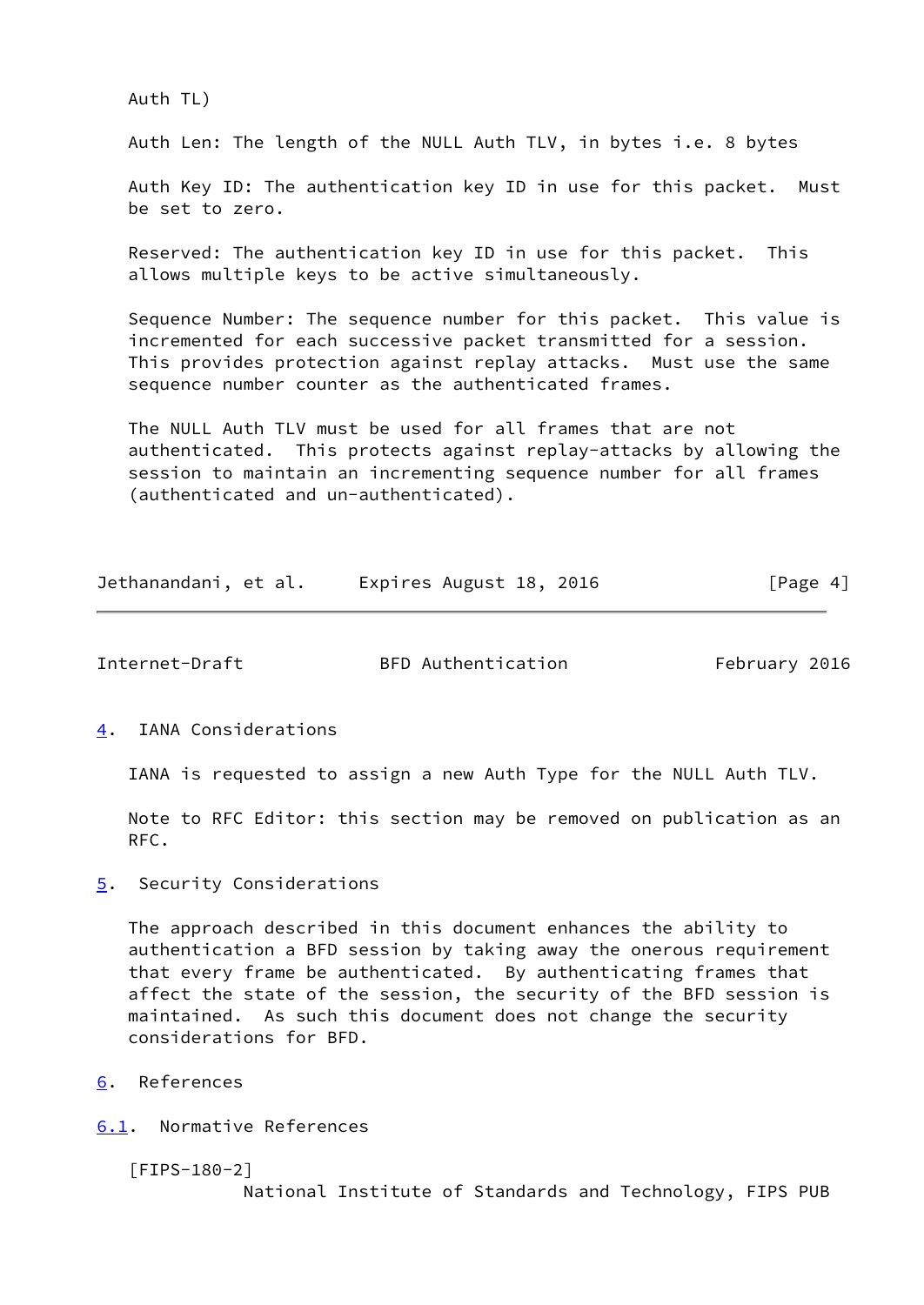180-2, "The Keyed-Hash Message Authentication Code (HMAC)", August 2002.

[FIPS-198]

 National Institute of Standards and Technology, FIPS PUB 198, "The Keyed-Hash Message Authentication Code (HMAC)", March 2002.

[I-D.ashesh-bfd-stability]

 Mishra, A., Jethanandani, M., Saxena, A., Networks, J., Chen, M., and P. Fan, "BFD Stability", [draft-ashesh-bfd](https://datatracker.ietf.org/doc/pdf/draft-ashesh-bfd-stability-03) [stability-03](https://datatracker.ietf.org/doc/pdf/draft-ashesh-bfd-stability-03) (work in progress), June 2015.

- [I-D.ietf-bfd-generic-crypto-auth] Bhatia, M., Manral, V., Zhang, D., and M. Jethanandani, "BFD Generic Cryptographic Authentication", [draft-ietf](https://datatracker.ietf.org/doc/pdf/draft-ietf-bfd-generic-crypto-auth-06) [bfd-generic-crypto-auth-06](https://datatracker.ietf.org/doc/pdf/draft-ietf-bfd-generic-crypto-auth-06) (work in progress), April 2014.
- [RFC2119] Bradner, S., "Key words for use in RFCs to Indicate Requirement Levels", [BCP 14](https://datatracker.ietf.org/doc/pdf/bcp14), [RFC 2119](https://datatracker.ietf.org/doc/pdf/rfc2119), DOI 10.17487/RFC2119, March 1997, <<http://www.rfc-editor.org/info/rfc2119>>.

| Jethanandani, et al. | Expires August 18, 2016 | [Page 5] |
|----------------------|-------------------------|----------|
|                      |                         |          |

<span id="page-5-0"></span>Internet-Draft BFD Authentication February 2016

- [RFC6039] Manral, V., Bhatia, M., Jaeggli, J., and R. White, "Issues with Existing Cryptographic Protection Methods for Routing Protocols", [RFC 6039,](https://datatracker.ietf.org/doc/pdf/rfc6039) DOI 10.17487/RFC6039, October 2010, <<http://www.rfc-editor.org/info/rfc6039>>.
- [RFC6151] Turner, S. and L. Chen, "Updated Security Considerations for the MD5 Message-Digest and the HMAC-MD5 Algorithms", [RFC 6151,](https://datatracker.ietf.org/doc/pdf/rfc6151) DOI 10.17487/RFC6151, March 2011, <<http://www.rfc-editor.org/info/rfc6151>>.
- [RFC6194] Polk, T., Chen, L., Turner, S., and P. Hoffman, "Security Considerations for the SHA-0 and SHA-1 Message-Digest Algorithms", [RFC 6194](https://datatracker.ietf.org/doc/pdf/rfc6194), DOI 10.17487/RFC6194, March 2011, <<http://www.rfc-editor.org/info/rfc6194>>.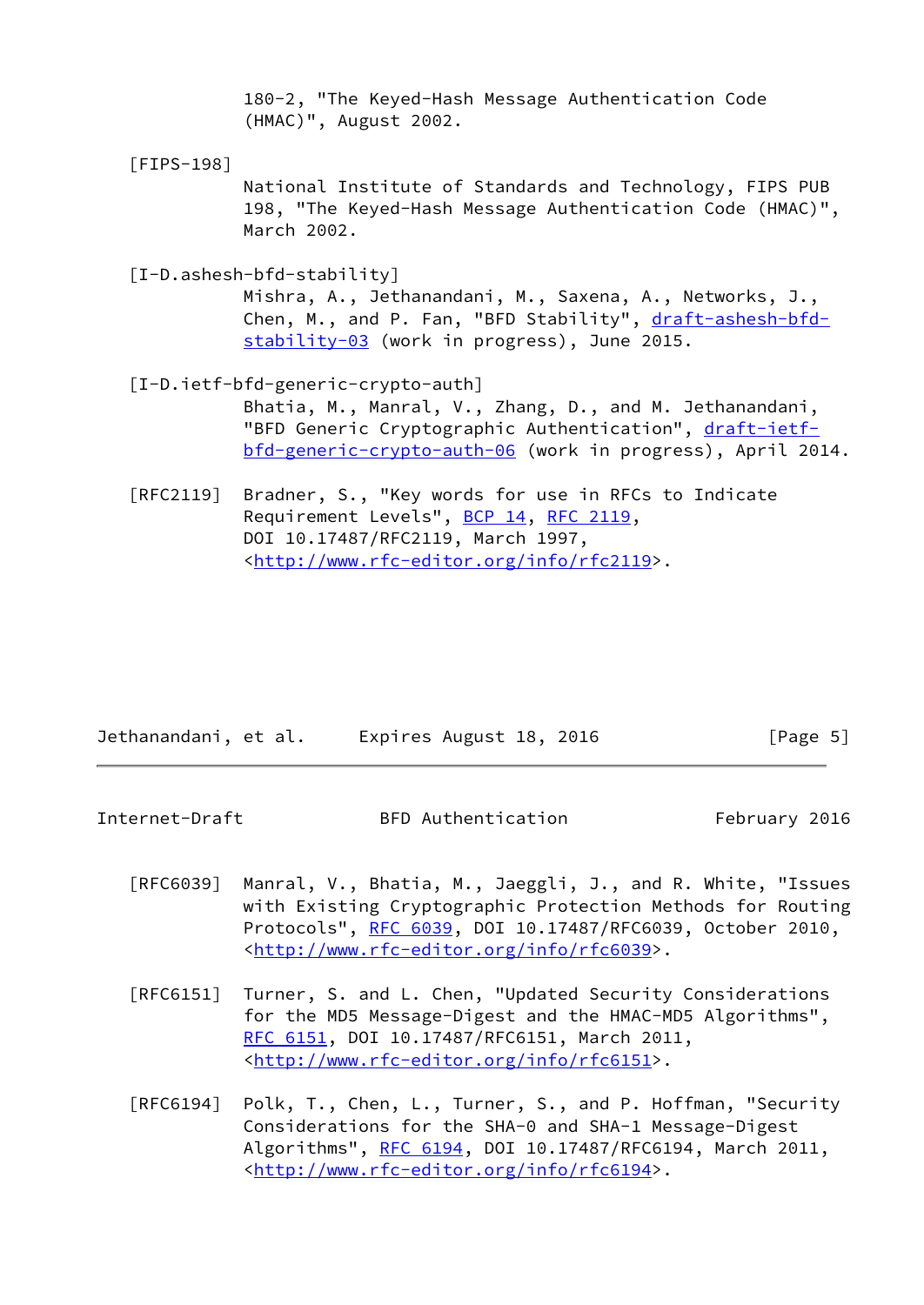# <span id="page-6-0"></span>[6.2](#page-6-0). Informative References

[Dobb96a] Dobbertin, H., "Cryptanalysis of MD5 Compress", May 1996.

- [Dobb96b] Dobbertin, H., "The Status of MD5 After a Recent Attack", CryptoBytes", 1996.
- [I-D.ietf-karp-design-guide]

 Lebovitz, G. and M. Bhatia, "Keying and Authentication for Routing Protocols (KARP) Design Guidelines", [draft-ietf](https://datatracker.ietf.org/doc/pdf/draft-ietf-karp-design-guide-10) [karp-design-guide-10](https://datatracker.ietf.org/doc/pdf/draft-ietf-karp-design-guide-10) (work in progress), December 2011.

[MD5-attack]

 Wang, X., Feng, D., Lai, X., and H. Yu, "Collisions for Hash Functions MD4, MD5, HAVAL-128 and RIPEMD", August 2004.

# [NIST-HMAC-SHA]

 National Institute of Standards and Technology, Available online at<http://csrc.nist.gov/groups/ST/hash/policy.html>, "NIST's Policy on Hash Functions", 2006.

- [RFC1321] Rivest, R., "The MD5 Message-Digest Algorithm", [RFC 1321,](https://datatracker.ietf.org/doc/pdf/rfc1321) DOI 10.17487/RFC1321, April 1992, <<http://www.rfc-editor.org/info/rfc1321>>.
- [RFC2104] Krawczyk, H., Bellare, M., and R. Canetti, "HMAC: Keyed- Hashing for Message Authentication", [RFC 2104](https://datatracker.ietf.org/doc/pdf/rfc2104), DOI 10.17487/RFC2104, February 1997, <<http://www.rfc-editor.org/info/rfc2104>>.

| Jethanandani, et al. | Expires August 18, 2016 | [Page 6] |
|----------------------|-------------------------|----------|
|----------------------|-------------------------|----------|

<span id="page-6-1"></span>

Internet-Draft BFD Authentication February 2016

- [RFC4086] Eastlake 3rd, D., Schiller, J., and S. Crocker, "Randomness Requirements for Security", [BCP 106](https://datatracker.ietf.org/doc/pdf/bcp106), [RFC 4086,](https://datatracker.ietf.org/doc/pdf/rfc4086) DOI 10.17487/RFC4086, June 2005, <<http://www.rfc-editor.org/info/rfc4086>>.
- [RFC4822] Atkinson, R. and M. Fanto, "RIPv2 Cryptographic Authentication", [RFC 4822,](https://datatracker.ietf.org/doc/pdf/rfc4822) DOI 10.17487/RFC4822, February 2007, [<http://www.rfc-editor.org/info/rfc4822](http://www.rfc-editor.org/info/rfc4822)>.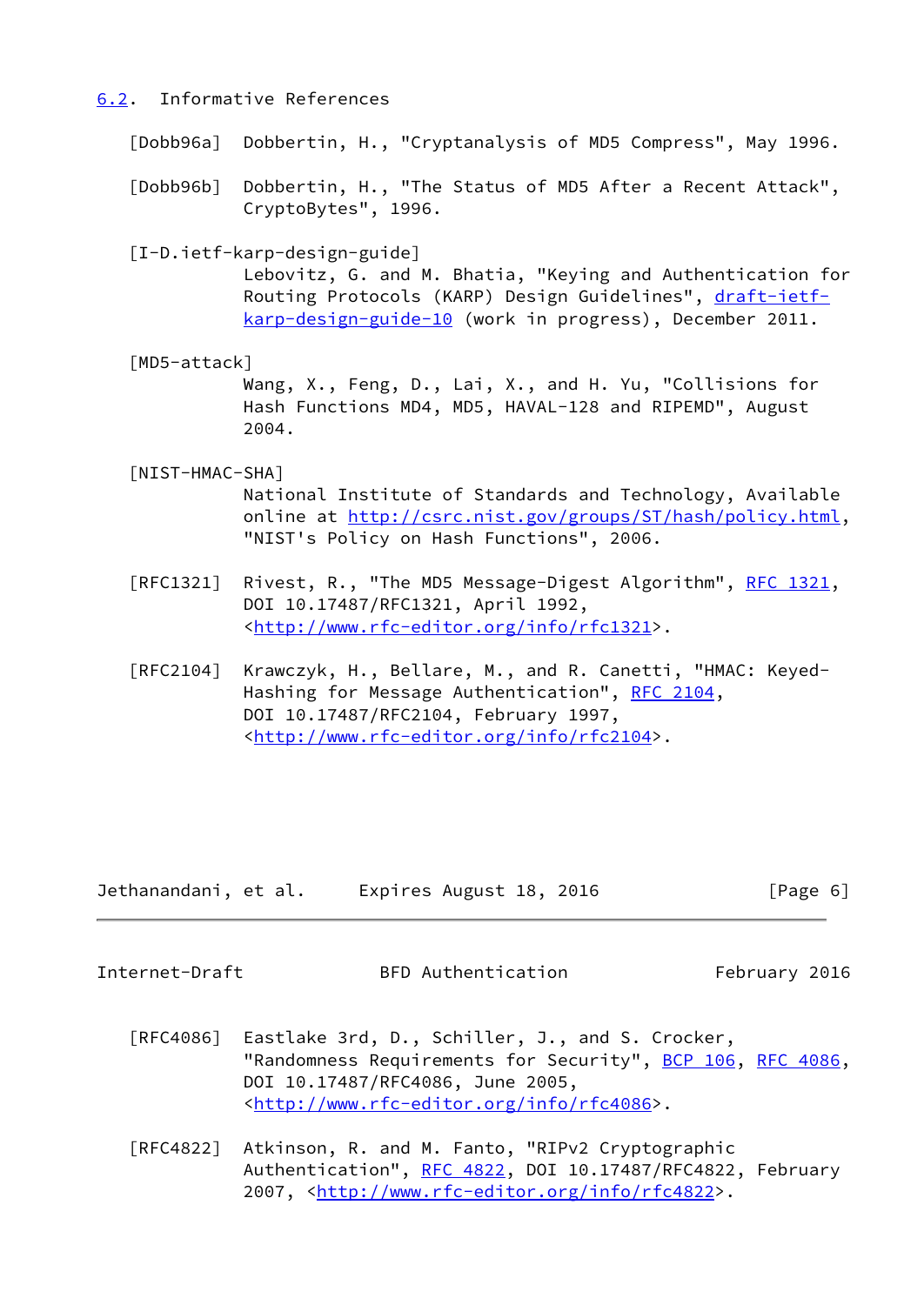- [RFC5310] Bhatia, M., Manral, V., Li, T., Atkinson, R., White, R., and M. Fanto, "IS-IS Generic Cryptographic Authentication", [RFC 5310,](https://datatracker.ietf.org/doc/pdf/rfc5310) DOI 10.17487/RFC5310, February 2009, [<http://www.rfc-editor.org/info/rfc5310](http://www.rfc-editor.org/info/rfc5310)>.
- [RFC5709] Bhatia, M., Manral, V., Fanto, M., White, R., Barnes, M., Li, T., and R. Atkinson, "OSPFv2 HMAC-SHA Cryptographic Authentication", [RFC 5709,](https://datatracker.ietf.org/doc/pdf/rfc5709) DOI 10.17487/RFC5709, October 2009, [<http://www.rfc-editor.org/info/rfc5709](http://www.rfc-editor.org/info/rfc5709)>.
- [RFC5880] Katz, D. and D. Ward, "Bidirectional Forwarding Detection (BFD)", [RFC 5880,](https://datatracker.ietf.org/doc/pdf/rfc5880) DOI 10.17487/RFC5880, June 2010, <<http://www.rfc-editor.org/info/rfc5880>>.
- [RFC6234] Eastlake 3rd, D. and T. Hansen, "US Secure Hash Algorithms (SHA and SHA-based HMAC and HKDF)", [RFC 6234,](https://datatracker.ietf.org/doc/pdf/rfc6234) DOI 10.17487/RFC6234, May 2011, <<http://www.rfc-editor.org/info/rfc6234>>.
- <span id="page-7-0"></span> [SHA-1-attack1] Wang, X., Yin, Y., and H. Yu, "Finding Collisions in the Full SHA-1", 2005.
- <span id="page-7-1"></span> [SHA-1-attack2] Wang, X., Yao, A., and F. Yao, "New Collision Search for SHA-1", 2005.

Authors' Addresses

 Mahesh Jethanandani Cisco Systems 170 W. Tasman Drive San Jose, CA 95134 USA

 Phone: +1 (408) 526-8763 Email: mjethanandani@gmail.com

Jethanandani, et al. Expires August 18, 2016 [Page 7]

Internet-Draft BFD Authentication February 2016

Ashesh Mishra